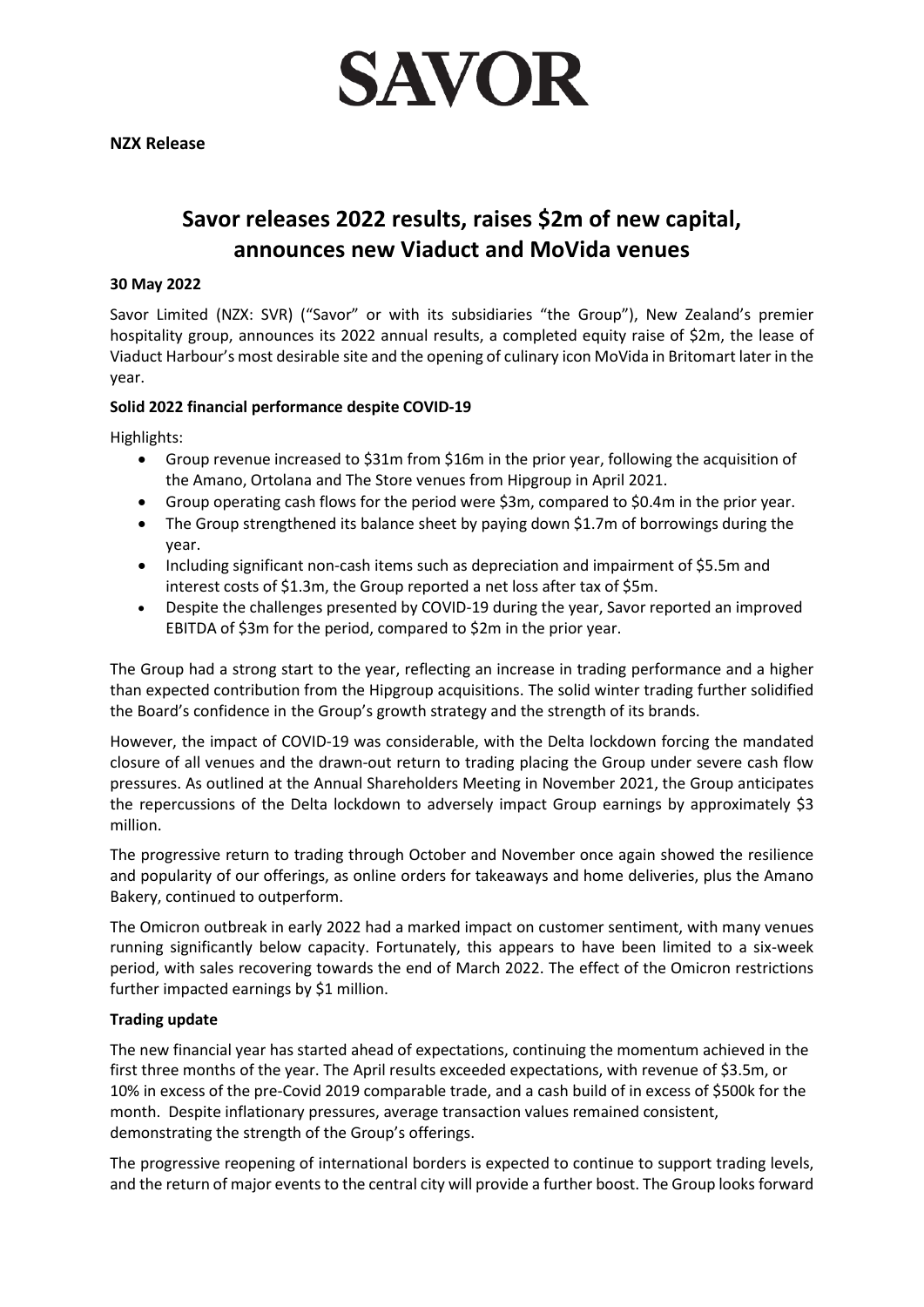to the maritime border reopening in due course, and welcoming cruise passengers into the Commercial Bay and Auckland Fish Market venues, which have proven popular to these customers in the past.

Savor Group Chairman, Paul Robinson, said: "Savor has delivered a resilient result overall in April, with trading over the traditionally quiet Easter holidays surpassing expectations. After a challenging period for the hospitality industry, Savor has been delighted with the strong response from customers. Consistent with the international trends, the domestic hospitality sector is experiencing a "V" shaped recovery. The Group is pleased to start FY23 with strong momentum and a reaffirmed commitment to deliver sustained value to our shareholders."

#### **Completed \$2m equity raise via private placement**

Savor has secured approximately \$2 million of new capital, through a private equity placement at a price of \$0.40 per share. The placement comprises the issue of approximately 5 million shares, which represents 8% of Savor's shares on issue following the completion of the equity raise. Settlement of the placement took place on 30 May 2022.

Savor Board Chair, Paul Robinson, said: "This raise confirms that investor confidence in Savor remains high and we are well positioned with fresh and innovative hospitality offerings as consumer confidence strengthens."

## **Viaduct site secured**

Savor reached an agreement today with Viaduct Harbour Holdings Limited to lease the waterfront hospitality site formerly known as Headquarters. Following an extensive refurbishment, this latest Savor venue is expected to open later this year.

Savor Group Chief Executive Officer, Lucien Law, confirmed the prospect of opening in Viaduct Harbour is an exciting one.

"The position and size of the corner waterfront site makes it unquestionably one of the jewels in the crown of Auckland's waterfront, allowing patrons to bask in all-day sun with uninterrupted views of the marina and harbour," he said.

"We look forward to creating an incredible dining experience for customers that adds to the vibrancy of the precinct and confirms Viaduct Harbour as one of the most desirable hospitality locations in the city."

#### **Melbourne icon MoVida locked in for Britomart**

Savor has secured a deal to bring Melbourne's iconic restaurant MoVida to Auckland's Britomart precinct.

Britomart's Seafarers Level 2, once home to Ostro and boasting uninterrupted harbour views, will be transformed by a major refurbishment, with MoVida Auckland expected to open in September this year.

Savor Group Chief Executive Officer, Lucien Law, confirmed MoVida Auckland will be a destination dining experience for the Britomart precinct.

"Enjoyed by Melbournites for two decades, MoVida will be a destination eatery for sophisticated domestic and international clientele, with every dish a celebration of Spanish food and culture through the very best produce," he said.

-ENDS-